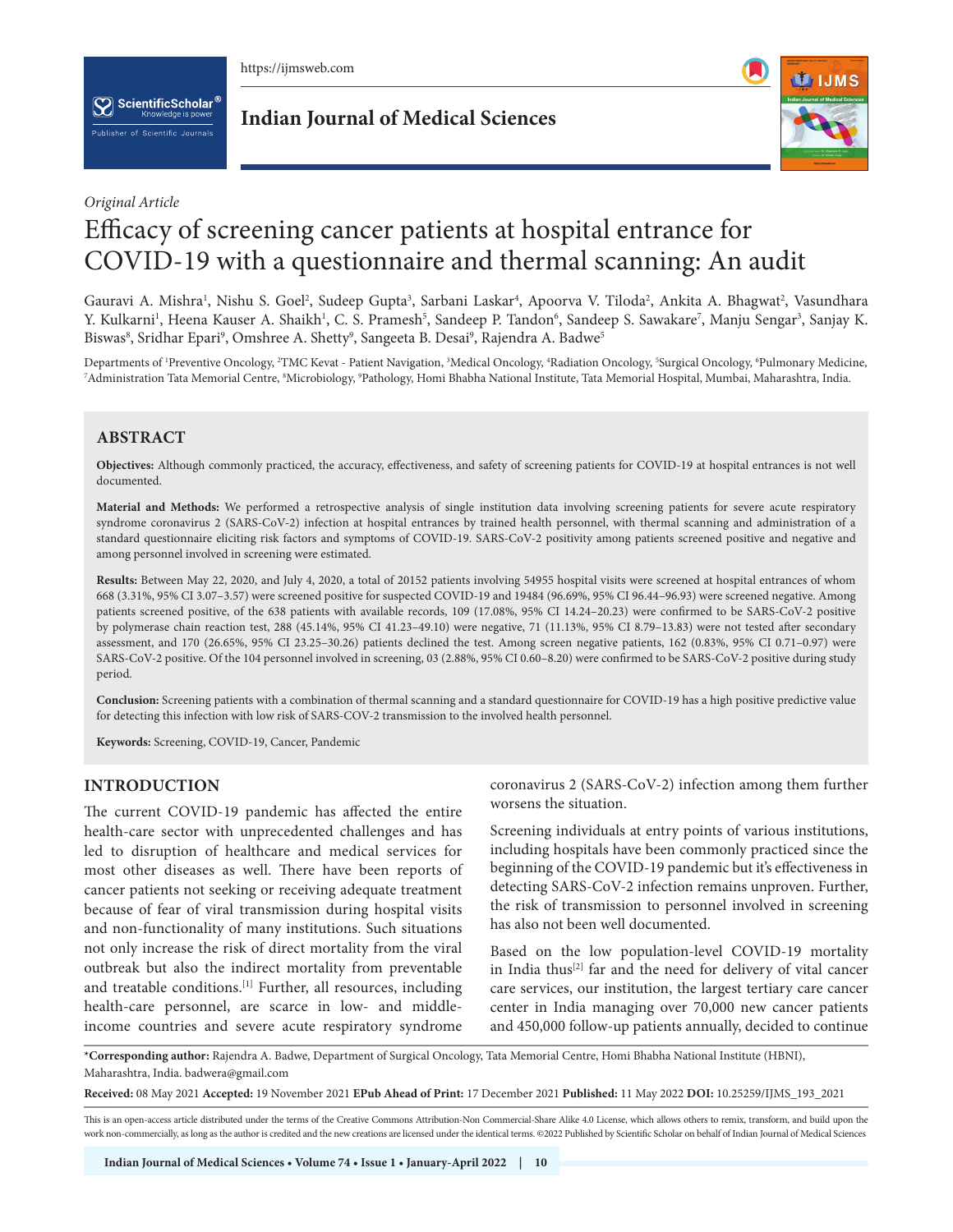hospital operations since the beginning of the pandemic.<sup>[3]</sup> We also implemented screening of patients and caregivers for possible SARS-CoV-2 infection at hospital entrances since the beginning of the first lockdown in India on March 25, 2020. This activity was undertaken by trained paramedical health-care personnel. We analyzed, and report here, the effectiveness and safety of screening cancer patients and their accompanying persons at the entrances of our institution.

## **MATERIAL AND METHODS**

With the spread of COVID-19 across Mumbai, several policies were implemented in our institution to mitigate the risk to staff, cancer patients and care givers and ensure effective hospital functioning. One of these was screening patients and accompanying persons for risk factors and symptoms suggestive of COVID-19 and undertaking their thermal screening before entry into the hospital. The screening was conducted by the trained paramedical health care personnel, including KEVATS (patient navigators) and other staff deputed from various departments of the hospital. The personnel involved in screening were trained to administer a COVID-19 questionnaire and thermal screening, with predefined objective criteria to identify individuals with suspected COVID-19. The trained screening staff also provided masks to patients and accompanying persons if required.

The questionnaire included, in addition to date and patient identifiers, the following items as questions: History of travel to or residence in COVID-19 high incidence area in the preceding 15 days, direct contact with a COVID-19 positive case in the preceding 15 days and symptoms of fever, sore throat, cough, or shortness of breath during past 5 days. The same questionnaire was also administered to person(s) accompanying the patient. Immediately after administration of questionnaire the temperature was recorded using hand-held infrared thermal scanners. A temperature recording of 99° Fahrenheit or above was considered as screen positive. An affirmative answer to any screening question or temperature above the threshold was categorized as being primary screen positive. The time taken to administer the questionnaire and thermal screening was measured by independent observers using a stop watch in a sample of screened patients.

Screening was undertaken round the clock and the staff deployed in shifts. The entry of patients was restricted to four entrances of the hospital. If a patient was found to be positive on primary screening, they were referred to the fever clinic established in the hospital. If accompanying persons were found to be positive, they were referred to a nearby government facility for testing. Others who were screened negative at the entrance were directed to access the respective hospital services.

In the fever clinic, a secondary screening was conducted by repeat history taking, recording temperature by clinical

thermometer, and recording oxygen saturation. In all patients suspected to have high probability of having COVID-19 after secondary screening, laboratory specimens were collected by nasopharyngeal and oropharyngeal swabs for SARS-CoV-2 testing by real-time reverse transcription–polymerase chain reaction (RT-PCR). Specimens were not collected for patients whose symptoms were more likely to be assigned to the primary disease condition or an ongoing treatment and such patients were referred to their treating physicians. Patients who tested negative for SARS-CoV-2 by RT-PCR were also directed to access their respective hospital services. All patients who tested positive for SARS-CoV-2 were admitted in isolation wards within the hospital premises and managed for COVID-19 and their primary cancer condition. All patients with inconclusive report were advised repeat testing after 24 h. Patients attending the various outpatient departments who were negative on primary screening at the entrance, but were assessed to have clinical features suggestive of COVID-19 on repeat evaluation by their respective physicians were also redirected to the fever clinic for SARS-CoV-2 testing.

The paramedical health-care personnel involved in the screening were trained to safeguard themselves from SARS-CoV-2 transmission with appropriate use of personal protective equipment (PPE), social distancing, and hand hygiene. Each staff member was provided with a PPE kit before each shift that included a reusable cotton gown, one N-95 and 3-ply surgical mask each, one face shield, a pair of gloves, and hand sanitizers in a small dispenser. Their duty hours were restricted to 8 h in one shift with maximum of one shift per 24 h.

The results of SARS-CoV-2 testing were estimated as simple proportions with their 95% confidence intervals and descriptively reported. The flow chart of the methodology followed is shown in [Figure 1].

# **RESULTS**

Data of the 6 weeks period from May 22, 2020, to July 4, 2020, were considered for this analysis. The result of primary screening of patients is presented in [Figure 2]. A total of 54,955 patient visits, involving 20,152 patients were recorded at the four hospital entrances during this period. The times required for thermal screening and administration of questionnaire were measured by independent observers in 200 and 140 patients, respectively. The median (interquartile) times required for thermal screening and administration of screening questionnaire were 3 (3.00–4.00) s and 39.00 (30.00–45.00) s, respectively [Figure 2].

On primary screening, 770 patient visits (1.40%, [95% CI: 1.30–1.50]) involving 668 (3.31%, [95% CI: 3.07–3.57]) patients were positive for suspected SARS-CoV-2 infection and referred to the fever clinic while 54,185 hospital visits (98.60%, [95% CI: 98.50–98.70]) involving 19,484 (96.69%, [95% CI: 96.44–96.93]) patients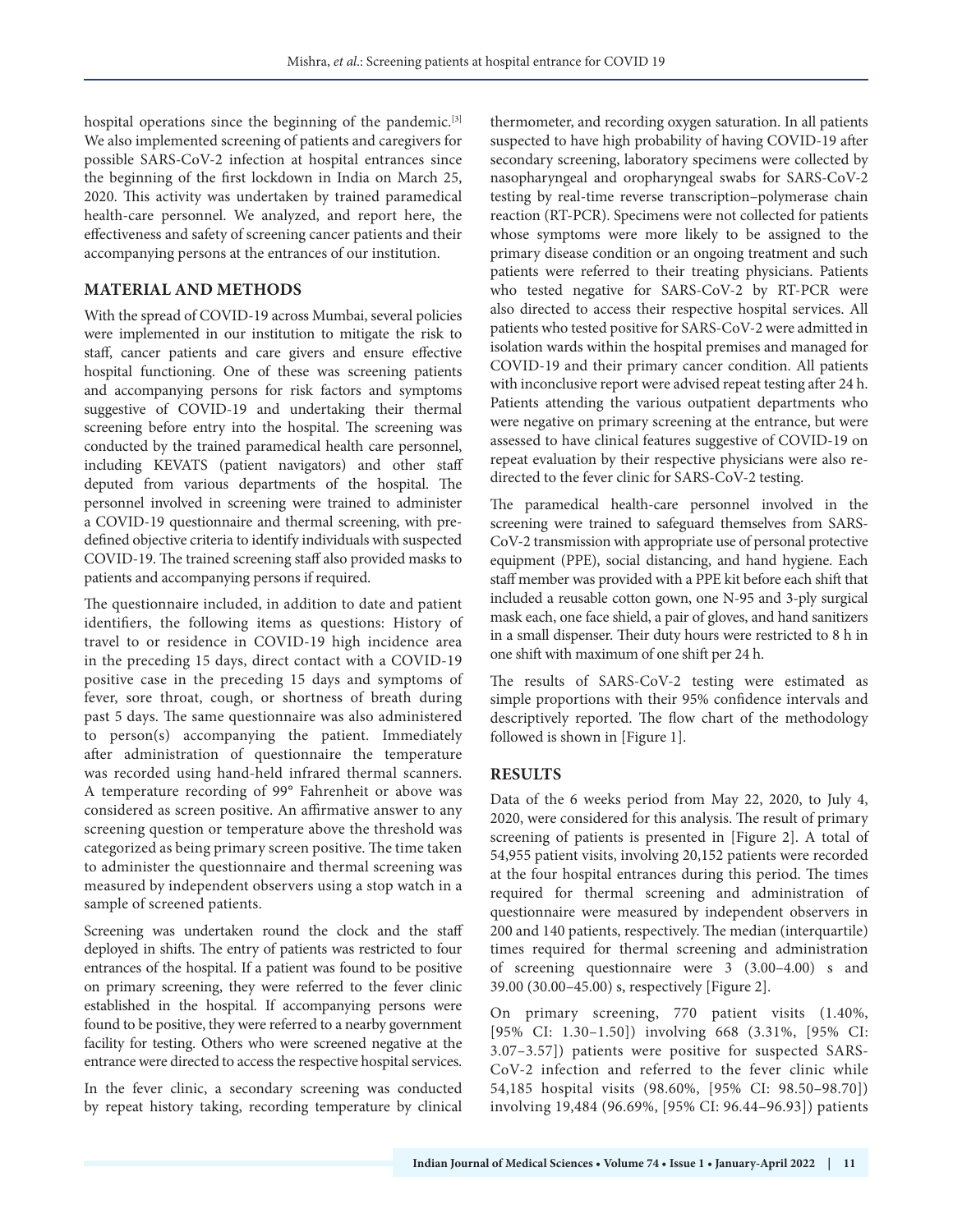

**Figure 1:** CONSORT methodology.

were screen negative. Of the screen negative results, 744 (3.82%, [95% CI: 3.55–4.10]) patients were considered by their treating physicians to have probable COVID-19 and referred for SARS-CoV-2 testing. Among the latter 162 (0.83%, [95% CI: 0.71–0.97]) patients were found to have SARS-CoV-2 positive results constituting the false negative rate of primary screening.

Of the 668 primary screening positive patients, records were available for 638 (95.51%) patients and were not available for the remaining 30 patients. Among these 638 patients, 109 (17.08%, [95% CI: 14.24–20.23]) were positive for SARS-CoV-2, 288 (45.14%, [95% CI: 41.23–49.10]) were negative for SARS-CoV-2, and 241 (37.77%, [95% CI: 34.00–41.66]) were not tested. Of those not tested, secondary screening did not suggest possible COVID-19 in 71 (11.13%, [95% CI: 8.79–13.83]) patients, while 170 (26.65%, [95% CI: 23.25–30.26]) patients declined SARS-CoV-2 test. Considering only the 397 patients who were tested, SARS-CoV-2 positivity was 27.46% (95% CI: 23.12–32.13).

All 271 cancer patients who were diagnosed to have COVID-19 during the study period were admitted in the hospital and provided appropriate medical care. One hundred and four paramedical staff were involved in primary screening and they performed this activity for mean and median durations of 87.00 (± 58.64) h and 72.00 (40.00– 112.00) h, respectively, during the 6-week study period. Of them, 03 (2.88%, [95% CI: 0.60–8.20]) staff tested positive for SARS-CoV-2 during this period.

#### **DISCUSSION**

The results of our study suggest that screening patients and their caregivers at hospital entrance with a combination of thermal and questionnaire-based screening had a high positive predictive value and low false negative rate for SARS-COV-2 infection. This screening could be rapidly accomplished by trained paramedical staff members who had a low risk of transmission of this infection to themselves. Our analysis is one of the few which have quantified and established the effectiveness and safety of this procedure which is widely practiced by many institutions all over the world. The potential benefits of this screening procedure include prevention of viral transmission to other cancer patients and health-care personnel, as well as early monitoring and treatment of cancer patients with SARS-CoV-2 infection. The latter is particularly important because cancer patients have been shown to be at high risk of COVID-19 related complications in several studies.<sup>[4-6]</sup>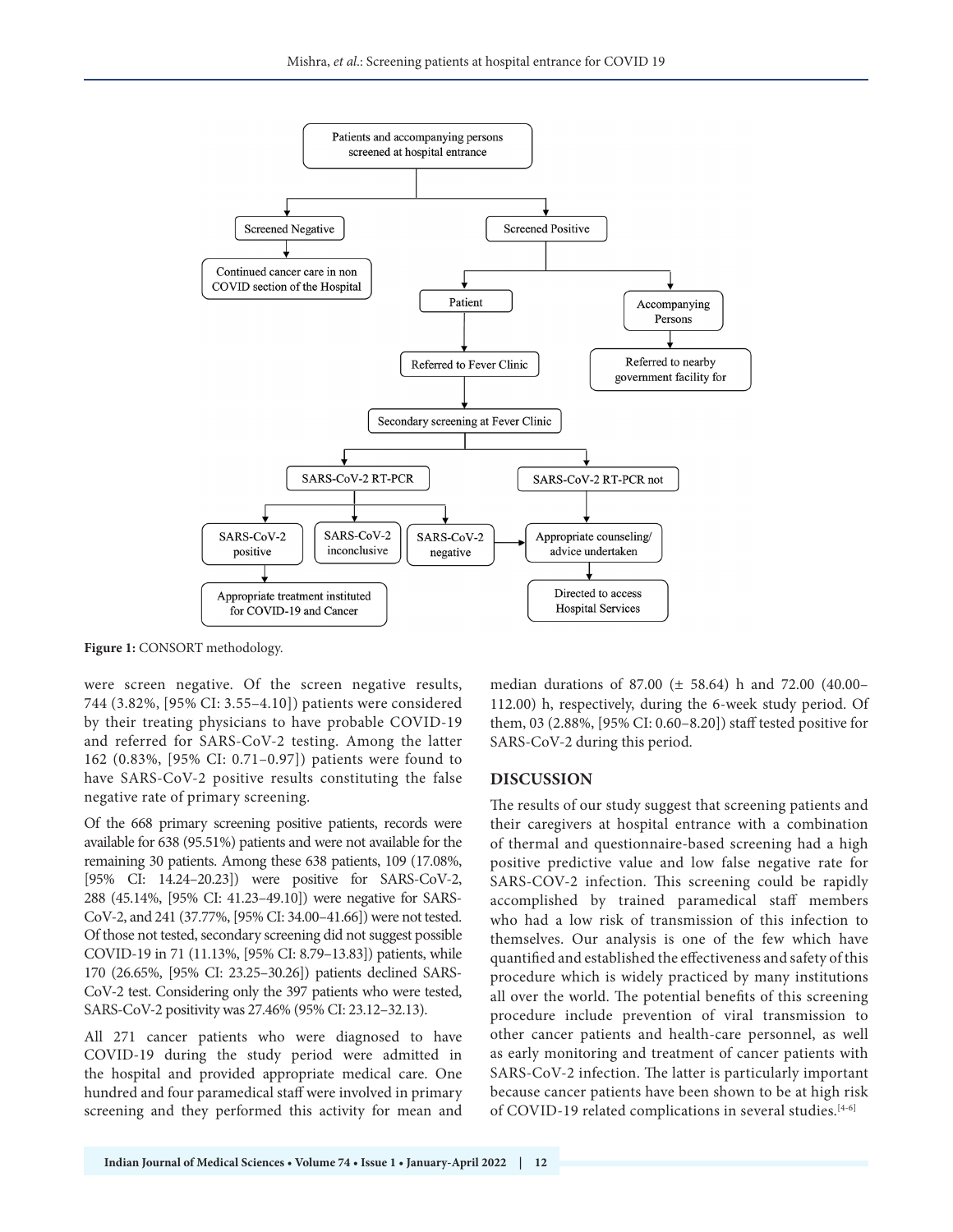

**Figure 2:** Screening of cancer patients for COVID-19.

A study from China[7] which analyzed the results of thermal screening of patients entering the hospital, reported positive predictive values of 1.40% and 3.31% for analyzed hospital visits and patients, respectively, which are much lower than the positive predictive value of 17.08% for primary screen positive patients in our study. This suggests that thermal screening by itself is insufficient as a screening tool for detection of SARS-CoV-2 infection. It also suggests that administration of a simple questionnaire comprising simple and rapidly administered questions related to COVID-19 epidemiology and symptoms can substantially increase the specificity of screening. Of note, the false negative rate of our screening methodology was low (0.83%) which also suggests that it has relatively high sensitivity for its intended purpose.

Because of the widespread transmission of SARS-CoV-2

in the community, it has become increasingly complex and difficult to protect vulnerable populations such as cancer patients from this infection. Other strategies that have been employed include mandatory testing of all cancer patients before definitive treatments[8] or at regular intervals. However, this strategy is resource intensive and likely results in straining the already stretched laboratory services. In contrast our screening strategy is widely implementable and feasible on realistic timescales. This screening protocol helped our institution to continue providing healthcare to cancer patients who could have otherwise experienced adverse outcomes due to delayed diagnosis or treatment.[9]

Our results also suggest that the screening procedure is relatively safe for personnel who undertake it, as shown by the low rate of SARS-CoV-2 infection among them. This